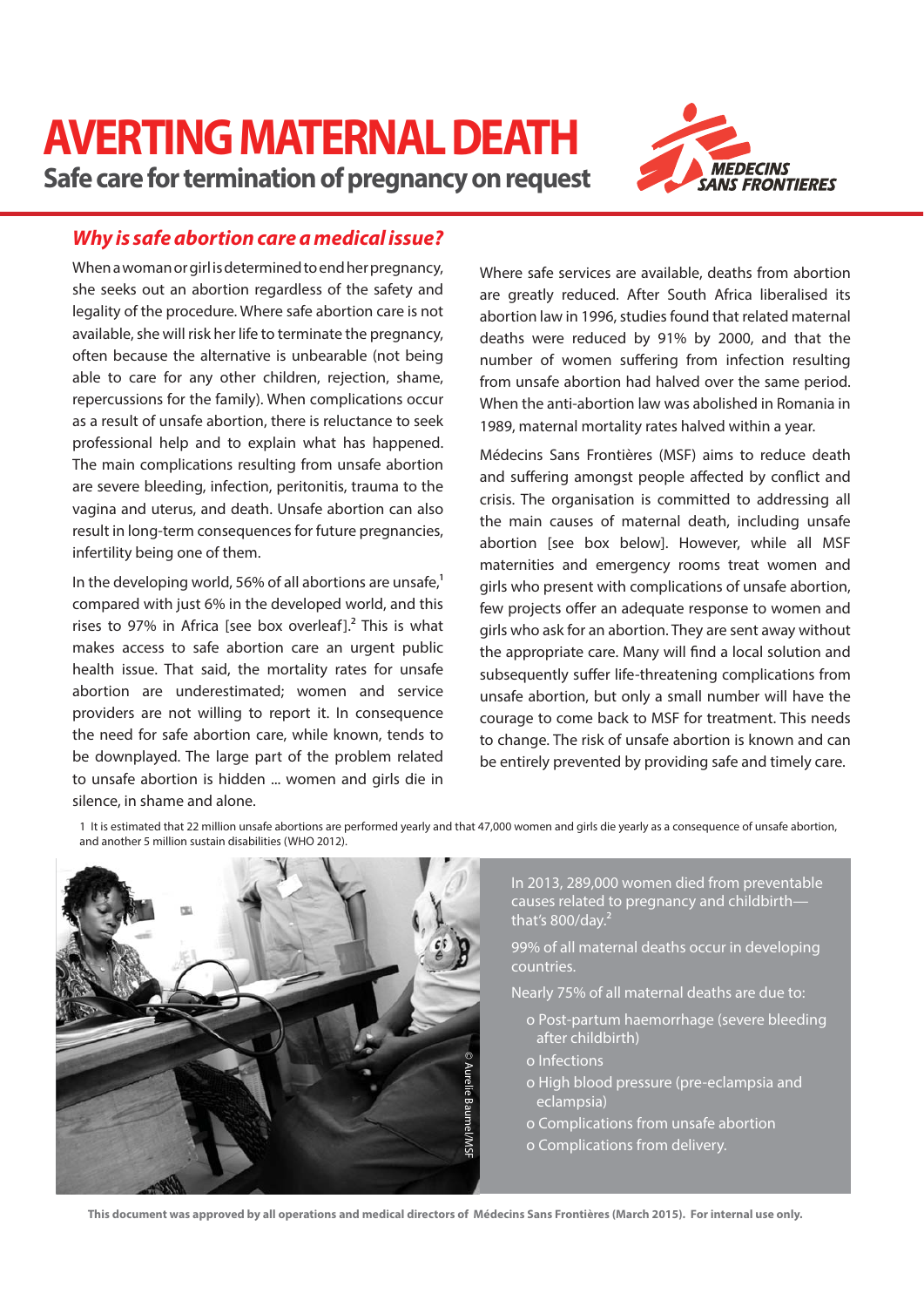# **What makes termination of pregnancy a neglected need?**

Preventing death and suffering from unsafe abortion involves three main actions: the provision of contraception to avoid unwanted pregnancy, the provision of safe termination, and care for abortion-related complications. However, in

# **TERMINOLOGY**

There are different terms and common understandings of terms related to abortion. It is important to clarify them.

### **ABORTION**

Expulsion of the products of conception from the uterus before the foetus is viable; either spontaneously (**miscarriage**) or as a result of a deliberate intervention (**induced abortion/termination of pregnancy**). Note: The term "abortion" is often used when people refer to termination of pregnancy on request.

### **TERMINATION OF PREGNANCY** and **INDUCED ABORTION** are synonymous.

Deliberate intervention to end pregnancy either for medical reasons (health of the mother, foetal malformations, etc) or any other reason that motivates a woman or girl to request termination of pregnancy **(termination of pregnancy on request** – **TPR)**.

## **UNSAFE ABORTION**

Procedure for terminating unintended pregnancy by people lacking the necessary skills and in an environment that does not conform to minimal medical standards.

## **POST ABORTION CARE**

Treatment of complications resulting from miscarriage or an abortion. The majority of post abortion complications are known to result from unsafe abortions. Post-abortion complications are obstetric emergencies, they are ALWAYS treated, no matter the cause of the complication. Post abortion care includes the offer of contraceptives.

### **SAFE ABORTION CARE**

Procedure for terminating unintended pregnancy by skilled medical staff in an environment that conforms to medical standards.

Note: Commonly understood to cover (1) management of abortion related complications (2) termination of pregnancy on request and (3) provision of contraceptives as part of post-abortion care.

many contexts women and girls face significant barriers in accessing care that is sensitive to these needs. These barriers may be in the form of lack of services, or religious, cultural or socio-economic constraints, or stigma. Gaps in the health system may mean that the necessary care is not available or is withheld; or, it may be priced out of the woman's reach. The more affluent are more likely to find safe abortion care (because they can afford to travel to a foreign country or access a quality private practice).

# **What is MSF policy on termination of pregnancy on request?**

MSF responds to the life-preserving needs of people. As a medical-humanitarian organisation working in contexts where the population is threatened, deprived of healthcare and where mortality is high, MSF can make access to safe abortion care available – a measure that can dramatically reduce maternal mortality.

Our own field experience is at the origin of this commitment. Every day we see women dying from consequences of unsafe abortion, knowing that these deaths could have been prevented. Termination can either be provided by MSF staff or MSF can ensure that the woman receives the necessary care from a quality provider that MSF has validated for this purpose.

MSF's International Council (IC) passed a resolution to this effect in 2004, as a formal step in recognising the needs, and establishing a framework to support staff and patients. "The availability of safe abortion should be integrated as a part of reproductive health care in all contexts where it is relevant … MSF's role in termination of pregnancy must be based on the medical and human needs of our patients."

Despite established policies and protocols, guidance to the field and staff training, and making the appropriate equipment available, implementation of safe termination has lagged in MSF's projects [see box overleaf].

In many regions of the world, unsafe abortions vastly outnumber safe abortions.<sup>3</sup> It is estimated that the proportion of abortions that are unsafe is:

- o 97% in Africa
- o 95% in Latin America
- o 65% in south central Asia
- o 60% in western Asia.

In the developed world 6% of abortions are unsafe.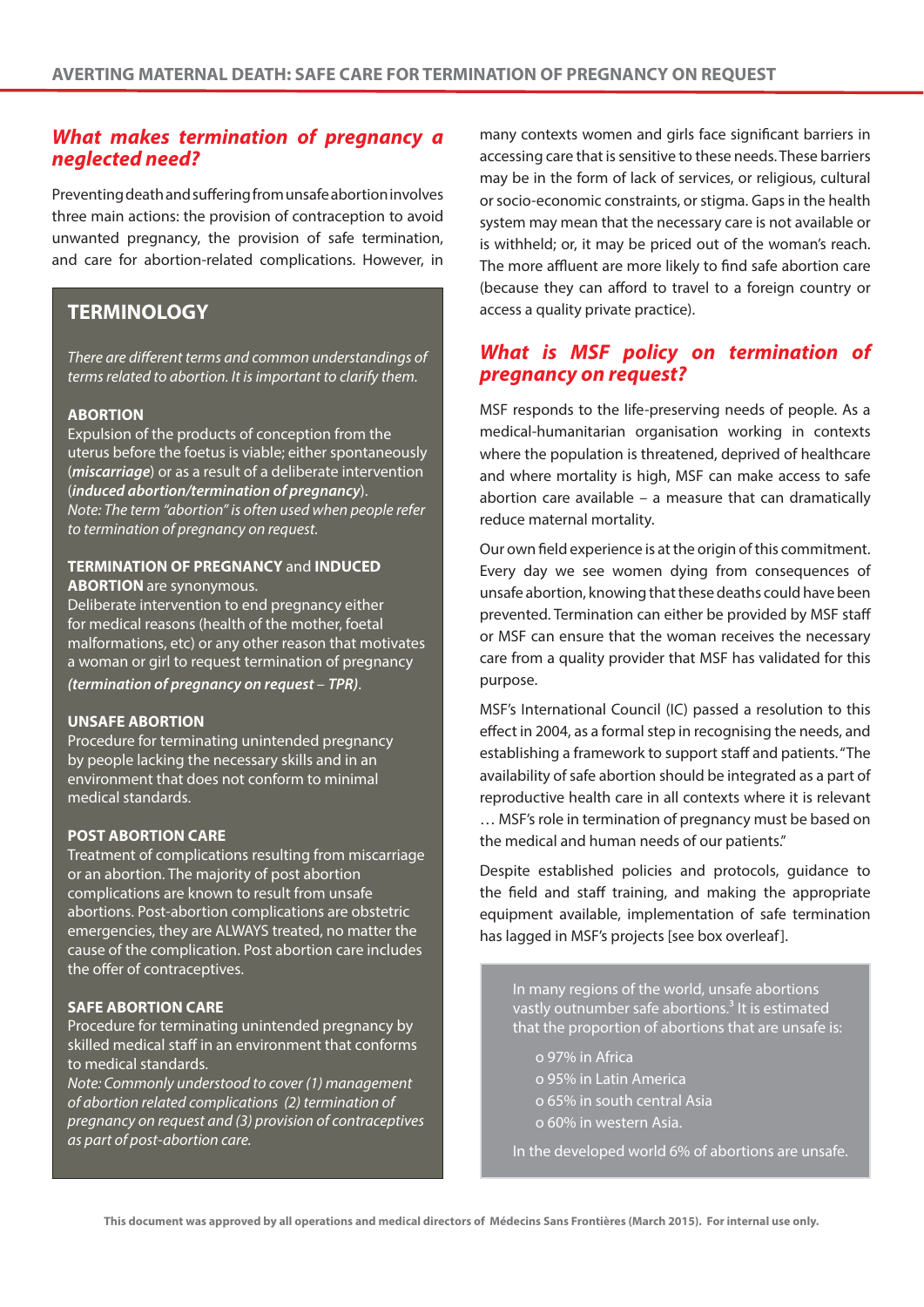Concerned by the limited scope of action, in 2012 the International Board (IB) stated that "unsafe abortion and unwanted pregnancy contribute significantly to the burden of ill health, suffering and maternal mortality in contexts where we work." Not responding to requests for termination of pregnancy means recognising that women and girls may have to opt for a potentially unsafe alternative to address their need – this is unacceptable for a medical organisation.

**Please consult your medical referent for further details of the policy if you do not already have the information**.

# **How does MSF approach implementation?**

The need for safe abortion care is present in all contexts where MSF works. The aim for the future is to ensure that MSF has the capacity to respond to these needs in all relevant projects and that women or girls in need are not turned away.

As with any medical act undertaken by MSF health workers, MSF strives to ensure quality of care. Quality of care requires staff training; clear directives in terms of policy, guidelines and protocols; validated drugs; good quality medical materials; high standards of hygiene; and adequate patient information and consent.

In MSF projects, termination of pregnancy on request is generally supported until the end of the first trimester. For later gestational age it is considered on a case-by-case basis, and will require access (can be by referral) to a facility with surgical capacity to handle any potential complication.

Termination of pregnancy using quality drugs and the correct techniques, carried out by skilled attendants in sanitary conditions, is safe and can be implemented at basic maternity level. International data shows adverse effects in 0.65% of medical abortions (induced by abortive drugs) and practically no mortality;4 for surgical abortion the risk is shown to be similar to that of a penicillin injection.

Modern medical science moves increasingly towards less invasive abortion methods with lower risks, such as manual vacuum aspiration and medical abortion. MSF guidance recommends the use of these.

Termination of pregnancy is coupled with counselling for the woman or girl, and provision of contraceptives. The request must be based on informed choice, and MSF staff must also ensure patient confidentiality at all times.

# **Details are available in MSF's 2015 Essential obstetric and newborn care guidelines. Please consult your medical referent if you need further guidance.**

In 2013, in 122 projects, MSF assisted 182,000 deliveries and over 17,000 caesarean sections.

Since 2007 the number of obstetric projects has changed little, but MSF teams are now caring for more than double the number of women.

Conversely, between 2007 and 2013, the number of projects reporting on termination of pregnancy on request dropped significantly. In 2013, only 1 in 5 projects offering sexual violence care and 30% of projects offering obstetric care reported the capacity to respond to requests for termination of pregnancy.

# **How does MSF deal with legal considerations?**

There are very few countries (total 6) where termination of pregnancy is completely illegal. None of them are in Africa or Asia.5 In 97% of the world's countries, abortion is permitted when it is necessary to save a woman's life and in 60% it is permitted to safeguard women's health.

In many contexts where MSF works the legal framework limits termination of pregnancy on request, but allows for termination of pregnancy for medical reasons, to protect the women's physical and mental health. It is commonly admitted that justification based on health also applies to pregnancies of young minors. Over half of the world's countries allow termination of pregnancy resulting from rape and/or incest.

In practically all contexts there are various legal possibilities regarding termination of pregnancy depending on how the law and other directives are interpreted, enforced, and what is practised. Adherence and application are also influenced by community perceptions and acceptance.

What we do know generally is that:

- Legally restricting abortion does not reduce the number of abortions that occur in a country.
- The liberalisation of abortion (e.g. in South Africa and Romania) results in a decrease in abortion related mortality.
- Legal status and availability of services affect the safety of abortion. Where abortion is legal and safe services are available, deaths from disability and abortion are greatly reduced.

The law should not deter MSF and the teams in the field. Rather, MSF teams have to understand how they can work,